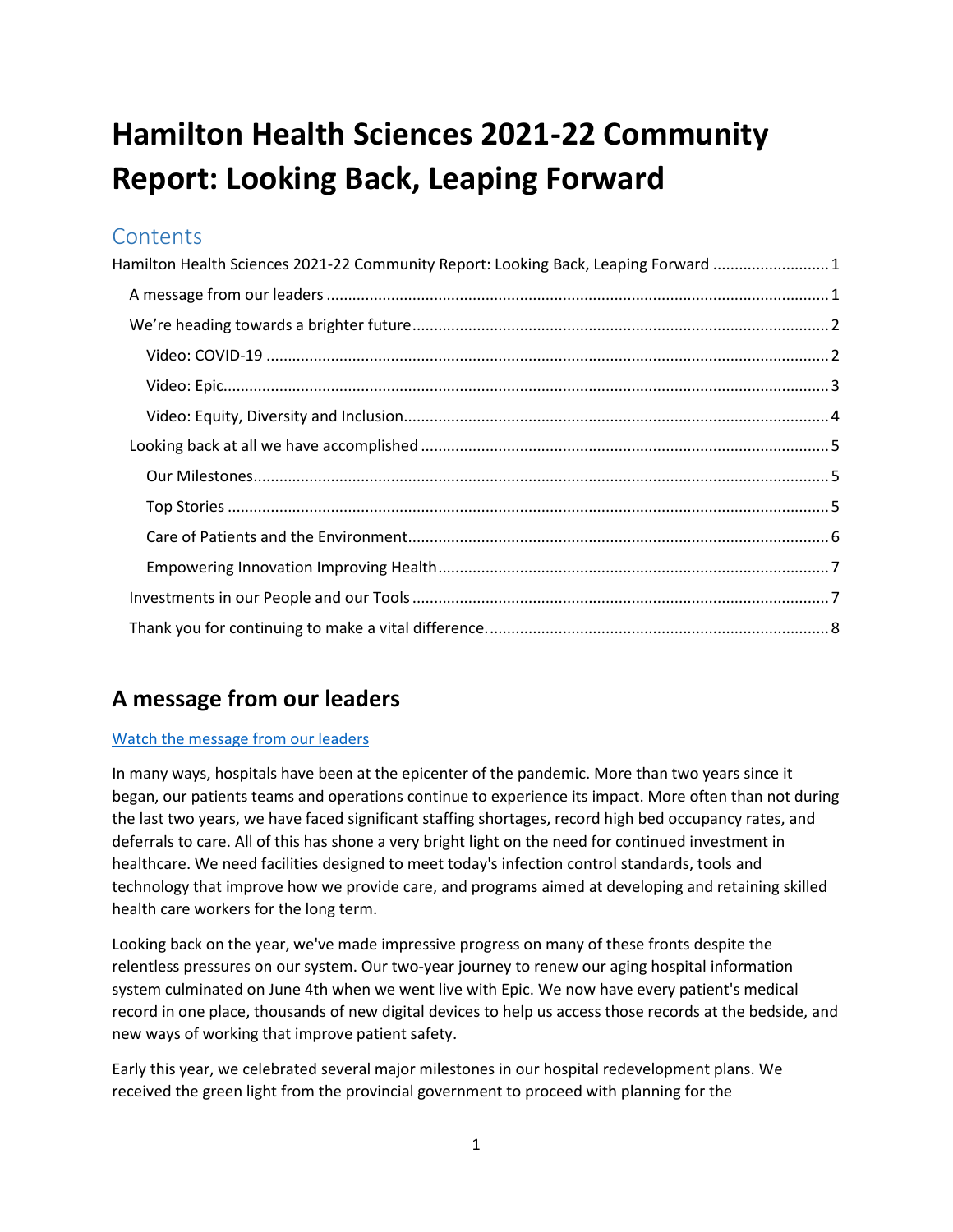redevelopment of the Juravinski Hospital and Cancer Center to increase patient capacity and rebuild very old clinical spaces that are no longer acceptable by today's care standards. We've also received funding to make major improvements to the emergency department at our Hamilton General Hospital site which is an essential part of one of the busiest trauma centers in Ontario. And we broke ground at our West Lincoln Memorial Hospital site where a brand new hospital will be built to serve the growing population of West Niagara. None of this work would be possible or worthwhile without the thousands of staff and physicians who provide care here every day. Without them, our tools and buildings amount to nothing.

The future of our hospitals depends on a strong, sustainable workforce. Accordingly, workforce planning is a big priority for us in the year ahead as we develop new and innovative strategies to attract, train and retain skilled healthcare providers. We've also made great strides in our work to improve equity, diversity and inclusion for everyone who walks through our doors: patients, staff, physicians and volunteers. We want HHS to be a place where people are proud to work, where they feel included and valued and where they can build a lifelong career. To everyone who learns, works and volunteers at Hamilton Health Sciences, thank you. We have a lot of work ahead of us and like most hospitals in Ontario, we're still burdened by the stubborn persistence of the COVID-19 virus in our community. But the future looks brighter than it has for a long time.

# <span id="page-1-0"></span>**We're heading towards a brighter future**

More than two years later, we continue to experience the impacts of the pandemic, but we've made impressive progress advancing other priorities despite the relentless pressures on our system. Our twoyear journey to renew our aging hospital information system culminated on June 4 when we went live with Epic. Plus, we've made great strides in our work to improve equity, diversity, and inclusion for everyone who walks through our doors. Watch our videos to see what we've been up to.

## <span id="page-1-1"></span>**Video: COVID-19**

#### Watch [the video about how our teams navigated COVID-19](https://www.youtube.com/watch?v=8T40erYWyoY&feature=emb_logo)

We thought it would pass in months, but a year later the grip of COVID-19 was as strong as ever. We had no choice but to push forward and so we did. The result: a lot of struggle but also a lot of innovation that will carry with us into the future. Virtual appointments once a long-term goal became everyday practice as we work to reserve hospital space for COVID and emergency care and protect our patients from the spread of the virus. Expanding on the success of virtual appointments, we made it easier for patients to connect with their care team after surgery from the comfort of their home and through the simple touch of a screen. As Omicron took hold of our community, our teams mobilized to respond to incredible staffing shortages and ensure that the sickest patients continued to get the care they needed.

We are nothing without our people. True to our vision of providing the best care for all, our teams fought against exhaustion and relentless waves of COVID to serve their community. Whether it was converting areas of the hospital into temporary intensive care units for the sickest COVID patients, building a mobile health unit to add bed capacity to our health care system, ensuring we had adequate PPE to protect our colleagues and patients, working with partners to increase capacity at Hamilton's COVID-19 testing and assessment centers in an attempt to minimize the spread of infection within the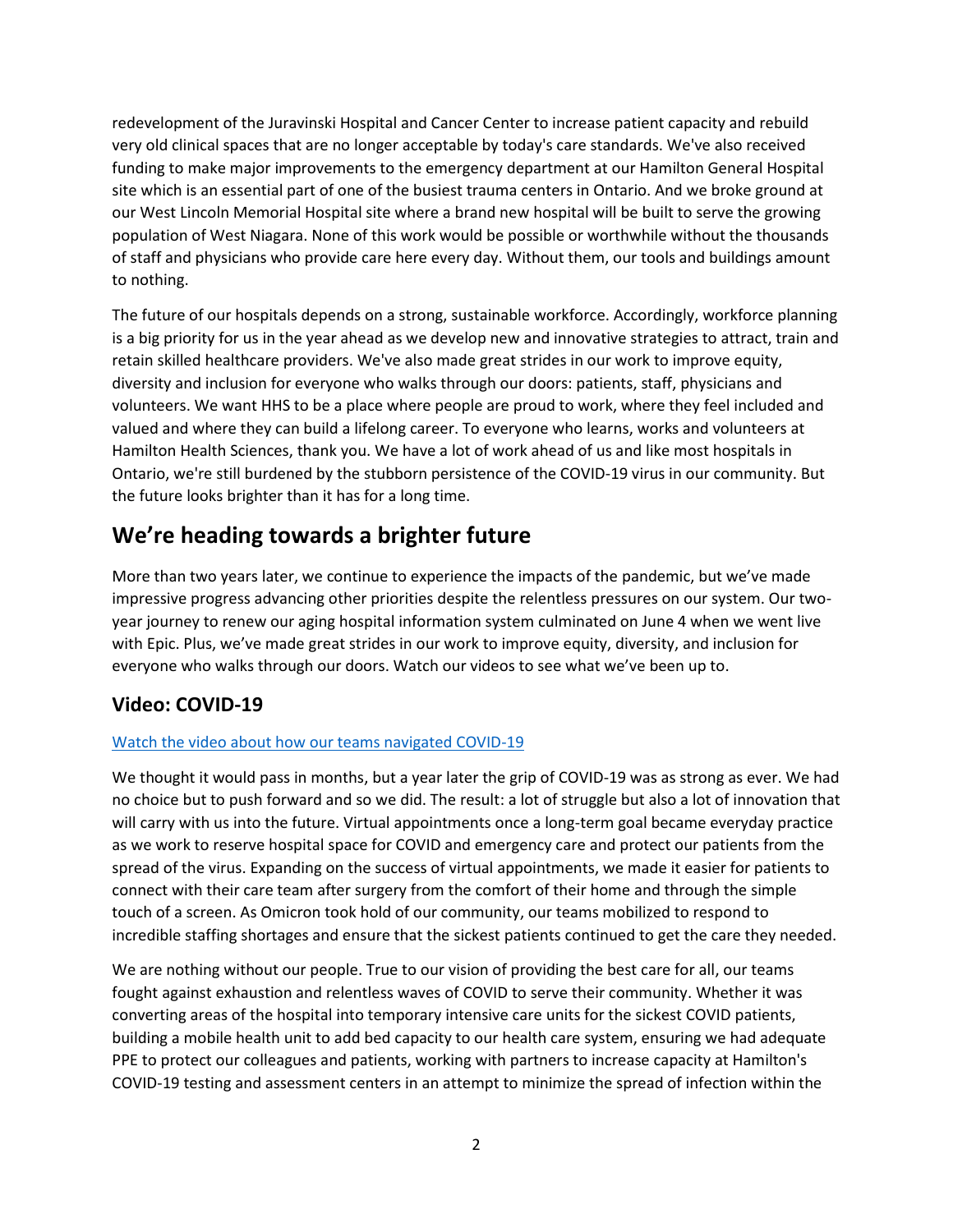community, providing evidence-based information on the effectiveness of COVID-19 vaccines to break down barriers that led to misunderstanding and vaccine hesitancy, or being first in line to receive and administer the COVID-19 vaccine, our teams have worked hard to make hope a reality during difficult days. We've done our best to protect our people, just as they've done their best to protect our patients. Still, all the PPE in the world could not guard against the deep struggle that healthcare workers have faced throughout the pandemic. Our job moving forward is to support one another through recovery and to rebuild a fragile healthcare workforce.

We are proud of what we've accomplished throughout the past and we are grateful to our team of dedicated staff and physicians for their expertise and commitment. Their steadfast efforts and dual focus on patient care and safety for all have kept our hospitals running. As we look to the future. We are certain that the programs and practices we have developed during these trying times will sustain healthcare delivery beyond the pandemic.

### <span id="page-2-0"></span>**Video: Epic**

#### [Watch the video on our new hospital information system, Epic](https://www.youtube.com/watch?v=e4L4MUlQ1tE)

We have been waiting for this moment for a very long time. We always knew that digital healthcare was the future. Renewing our aging system would mean providing better care for patients for years to come. The alternative was never really an option. Becoming an Epic hospital is by far the most exciting and transformative project that Hamilton Health Sciences has ever seen. It's also the largest, so it was an all hands on deck approach from the beginning.

Step one in our journey was to build the Epic system everyone at Hamilton Health Sciences would one day use. This year-long process included staff, doctors and leaders from across the hospital. We even consulted with patients and families to ensure their voices were reflected in the system that would eventually support their care. We were able to stand on the shoulders of other Canadian Epic hospitals to learn from their experiences as we embarked on our own journey. It was an absolutely massive undertaking especially as we simultaneously responded to the global pandemic but we knew we needed to push forward. There were lots of late nights and early mornings and the closer we got to go live the more we felt the pressure.

You could just feel the energy in the hospital changing, there was a nervous excitement. It was starting to become real. This is finally happening. Epic stopped being something we just talked about in the future tense as we became more and more hands-on with the new system. Over 9000 new devices were deployed hospital-wide. We now had new, modern tools to help our people to do their very best work.

With the infrastructure in place, we now had to learn the system. Thousands of staff and physicians collectively logged tens of thousands of training hours. Together, we were starting to learn how Epic would change the way we work for the better. Many eager folks stepped forward to be super users and trainers to help their colleagues learn the new system and support them during those first few weeks after go-live. As we rounded the corner to the final 30 days, we started to feel ready. Let's get to go-live and let's start using the system.

June 4th 2022, the day we had all been working towards for two years, was finally here. I couldn't sleep. I'll never forget what it was like to be in the command center in the hours and minutes leading up to the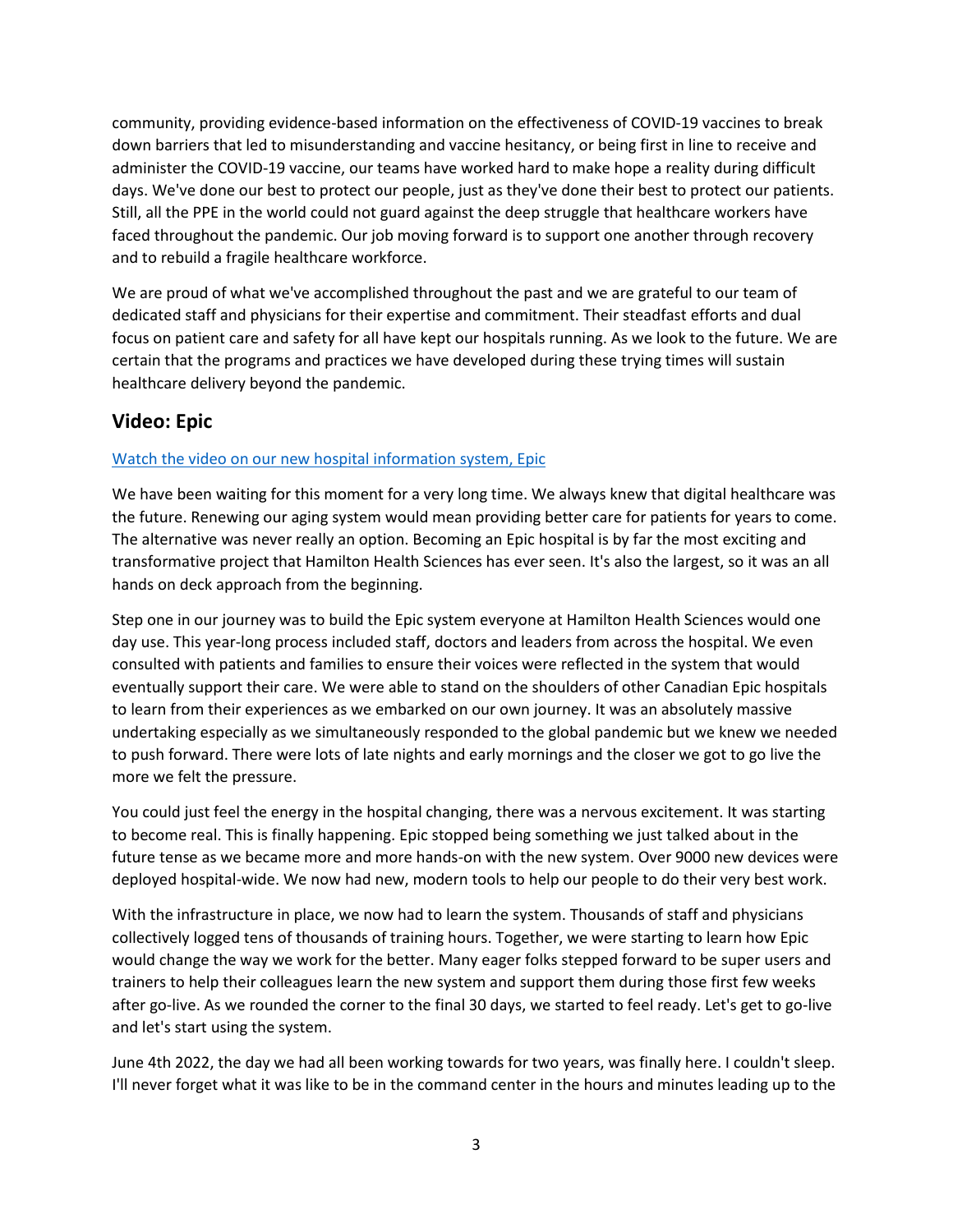moment when we flipped the switch and became an Epic hospital. It happened in the middle of the night to minimize disruption to patient care. While many of our patients slept, hundreds of staff and physicians were making Epic come to life at HHS. In an instant, we had a single source of truth for all patient information. We were Epic.

Go live is really just the beginning. Now that we're an Epic hospital, there's just so much more we'll be able to do. We are now a hospital that empowers patients to be the owners of their health records and to participate fully in their care. That's something I'm really proud of. We'll have more information at our fingertips so we can make even better informed decisions with our patients. We're also a worldrenowned academic center and the data capabilities within Epic are going to skyrocket our capacity for life-changing research.

HHS has always been a destination for health care excellence but now that we're on a digital system, we're going to be able to attract even more of the best and brightest in health care. It's been an incredible journey so far, one I'll never forget. There's no way we could have reached this point without the 15,000 staff and physicians across our hospital. We did this together. Thank you.

### <span id="page-3-0"></span>**Video: Equity, Diversity and Inclusion**

#### [Watch the video on Equity, Diversity and Inclusion](https://www.youtube.com/watch?v=vxgxfGN8afc)

Hamilton Health Sciences is a top performing hospital and we want our focus on equity, diversity and inclusion to be part of our distinction, but we're not there yet and our work continues.

Looking back, HHS has implemented several initiatives related to diversity and inclusiveness such as Indigenous Signs of Welcome, the Pat Mandy Inclusion Award and a Gender Identity and Gender Expression policy. We've also designed some specific programs and spaces for patients and families. This past year with support from the President's Equity, Diversity and Inclusion Advisory Council, we gathered input from our leaders, our workforce and partners. We're grateful to everyone who participated in the surveys, the interviews and focus groups and shared their lived experiences. These voices are shaping HHS' future plans and will help us move from ideas to action.

Looking ahead, it's clear that the culture at an organization as big as ours won't change overnight. But we're continuing to take steps to create a more welcoming and inclusive HHS. In collaboration with partners, we signed the Hamilton Charter for Promoting Gender Equity in Healthcare. We have created new leadership positions focused on equity, diversity and inclusion to bring additional expertise and focus to our work. Education and support continues to be provided for our workforce through multimedia resources, workshops and training. We also learn about each other's beliefs and cultures through sharing stories. And our new hospital information system will improve the patient experience by enabling them to share information such as their pronouns and race.

Providing safe care and a welcoming environment isn't about one person or one team, it's about all of us supporting patients, their families and one another. We're so grateful to everyone who's contributed to our journey so far and we look forward to working together to foster an inclusive HHS for all.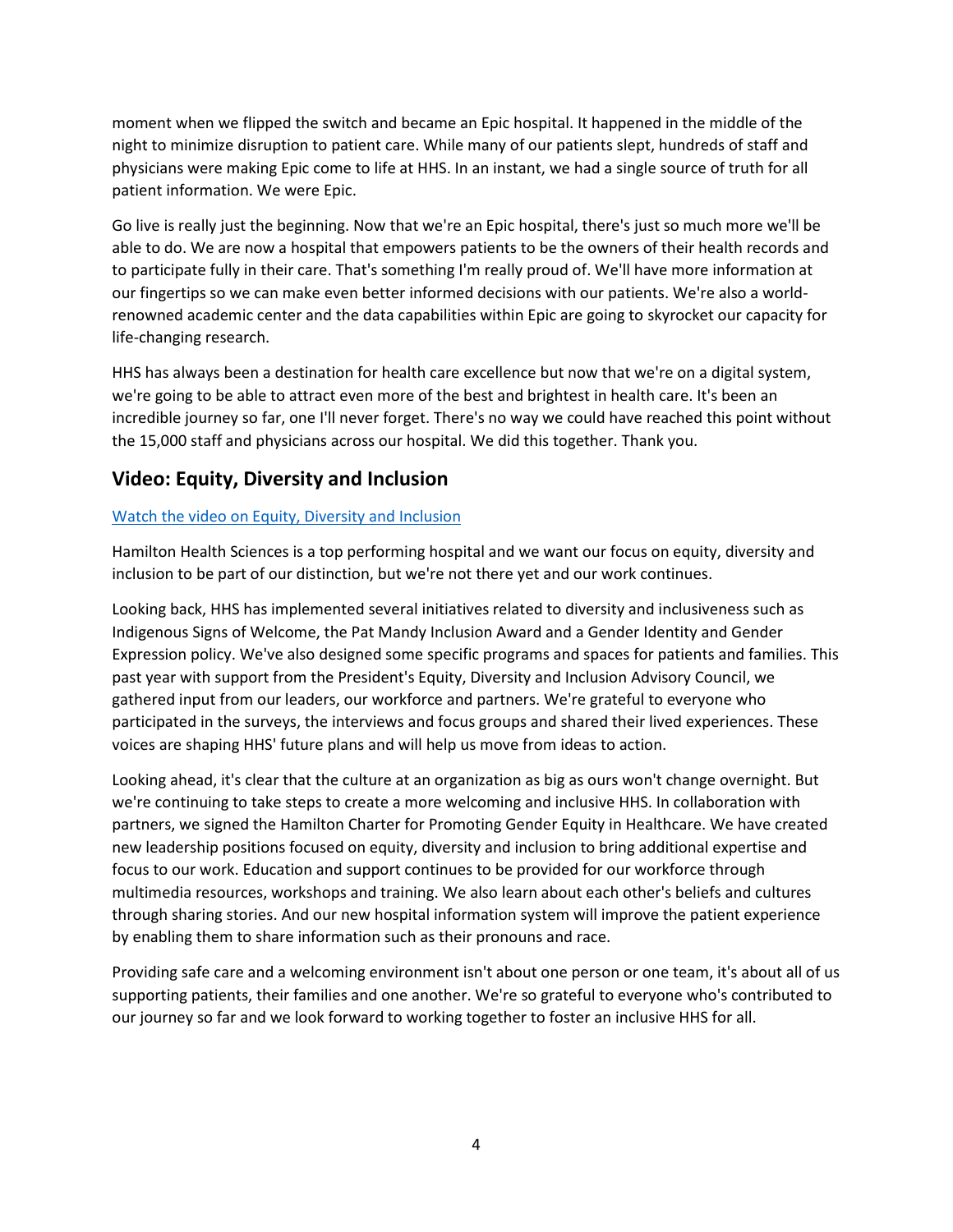# <span id="page-4-0"></span>**Looking back at all we have accomplished**

Though many of our efforts were focused on recovering from the pandemic, we're proud to have accomplished many milestones in other areas of our organization. Drag the timeline or use the arrows to scroll through our milestones.

#### <span id="page-4-1"></span>**Our Milestones**

- Hamilton Health Sciences (HHS) benefits from enhancements and expansion of [nurse extern](https://www.hamiltonhealthsciences.ca/share/successful-nurse-extern-program-enhanced-and-expanded-at-hhs/)  [program,](https://www.hamiltonhealthsciences.ca/share/successful-nurse-extern-program-enhanced-and-expanded-at-hhs/) supporting health human resources. Read.
- Study shows [wait times](https://www.hamiltonhealthsciences.ca/share/emergency-wait-times-website-proves-effective) effectively reduced and efficiency increased in emergency departments.
- **HHS is the first hospital in Canada to introduc[e new radiation therapy machines](https://www.hamiltonhealthsciences.ca/share/halcyon-radiation-therapy-machines/) that deliver** treatment four times faster.
- Newsweek ranks McMaster Children's Hospital (MCH) as one of th[e best children's hospitals in](https://www.hamiltonhealthsciences.ca/share/mcmaster-childrens-hospital-ranked-one-of-the-best-in-the-world/)  [the world.](https://www.hamiltonhealthsciences.ca/share/mcmaster-childrens-hospital-ranked-one-of-the-best-in-the-world/)
- HHS designated [a Choosing Wisely hospital.](https://www.hamiltonhealthsciences.ca/share/choosing-wisely-1/)
- MCH part of \$8 million [government investment](https://www.hamiltonhealthsciences.ca/share/childrens-hospital-eating-disorder-support/) to treat eating disorders.
- HHS wins two Trillium Gift of Life awards.
- HHS [turns 25.](https://www.hamiltonhealthsciences.ca/share/hamilton-health-sciences-turns-25/)
- HHS receive[s top employer award.](https://www.hamiltonhealthsciences.ca/share/topemployer2022/)
- HHS receives "game-changing" investment to integrat[e internationally-trained nurses.](https://www.hamiltonhealthsciences.ca/share/investment-to-integrate-internationally-trained-nurses/)
- HHS and partners jointly signed the [Hamilton Charter for Promoting Gender Equity in Health](https://www.hamiltonhealthsciences.ca/share/advancing-gender-equity-in-health-care-in-hamilton/)  [Care.](https://www.hamiltonhealthsciences.ca/share/advancing-gender-equity-in-health-care-in-hamilton/)
- Ontario Governmen[t invests \\$20M to support redevelopment](https://www.hamiltonhealthsciences.ca/share/ontario-investment-to-modernize-hhs/) planning of Juravinski Hospital and Cancer Centre and the expansion of Hamilton General Hospital's emergency department.
- West Lincoln Memorial Hospital begins [construction on new hospital.](https://www.hamiltonhealthsciences.ca/share/wlmh-moving-to-construction-phase/)
- [Volunteers return](https://www.hamiltonhealthsciences.ca/share/volunteers-are-back/) to in-person roles at hospital sites.
- Best-in-class [electronic health records system launches](https://www.hamiltonhealthsciences.ca/share/epic-launch/) at HHS, the single largest clinical transformation in our history.
- Sustainable Hamilton Burlington honours HHS with 2 awards.
- 500 patients sign-up to new patient portal, MyChart, in the first two weeks since launching.

### <span id="page-4-2"></span>**Top Stories**

Our people are at the heart of what we do.

- "This third wave is hitting us hard as we're seeing younger, sicker patients come in every day," says Bianca Llanora, registered nurse in Juravinski Hospital's [intensive care unit.](https://www.hamiltonhealthsciences.ca/share/pushing-beyond-our-limits-inside-an-icu/) "I feel fortunate to work with a great team who supports me and helps me cope through these difficult shifts."
- The caregivers looking after [patients on ECMO](https://www.hamiltonhealthsciences.ca/share/angels-in-scrubs-ecmo/) are some of the most specialized healthcare professionals," says Paul Hunter, a charge perfusionist in the intensive care unit at the Hamilton General Hospital, "and we are working tirelessly all hours of a day to save the lives of these patients so they can recover and return home to their families."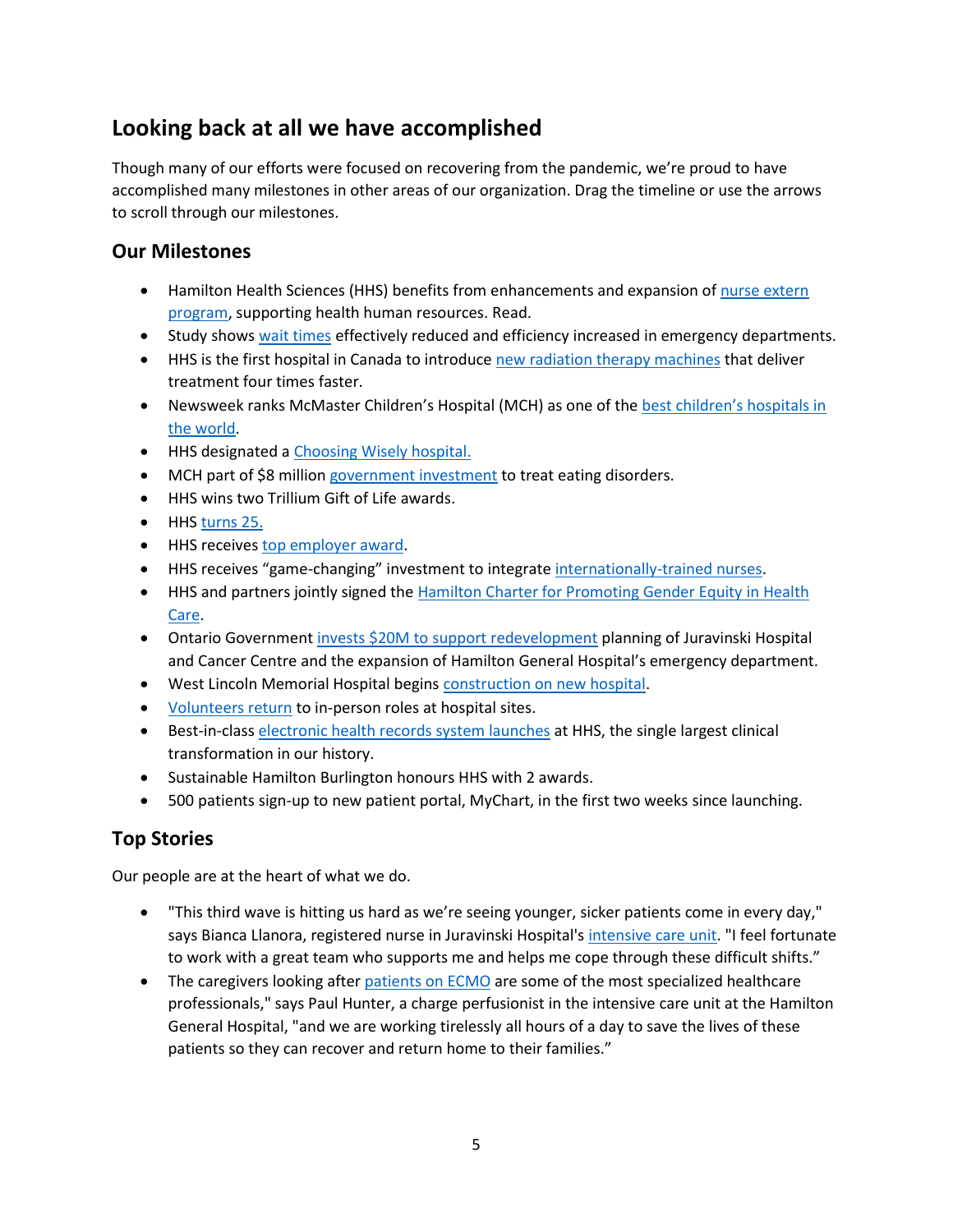- "Run and ride horses" is what 8-year-old Isabella Cuartas was looking forward to most after her surgery at McMaster Children's Hospital to receive a [new magnetic rod to treat her scoliosis,](https://www.hamiltonhealthsciences.ca/share/fewer-back-surgeries-for-kids-with-new-technology/) resulting in fewer back surgeries during the course of her youth.
- "It felt like my heart was quitting on me," says 85-year-old Richard Hayhurst. "Sometimes, I could count to four between heartbeats." Since getting [a TAVI procedure as well as a](https://www.hamiltonhealthsciences.ca/share/remote-heart-monitor-prevents-emergency/)  [pacemaker,](https://www.hamiltonhealthsciences.ca/share/remote-heart-monitor-prevents-emergency/) Hayhurst can now enjoy maintaining his garden.
- Anoop Chugh was one of Hamilton Health Sciences' (HHS) first very [sick COVID-19](https://www.hamiltonhealthsciences.ca/share/early-covid-patient-beats-the-odds/) patients to "make it." "There were so many people who devoted themselves to making sure that I lived," he says. "I can't thank them enough."
- "I chose HHS due to the diversity of opportunities and areas open during the earlier years of my career," says [registered nurse](https://www.hamiltonhealthsciences.ca/share/nursing-at-hhs-an-absolute-dream/) and clinical manager, Nick Millar. "I think of the patients and the staff that I support and this motivates me to do better."
- "I felt like my fitness had gone backwards. Things that had always been easy for me, like going upstairs and gardening, became harder," says Joanne Weeks, who was one of the first participants to register for the [virtual GERAS DANCE classes](https://www.hamiltonhealthsciences.ca/share/geras-dance-expands-nationally/) during the pandemic.
- "The [Surgeon of the Week program](https://www.hamiltonhealthsciences.ca/share/surgeon-of-the-week-program) means that patients from West Niagara can receive highquality surgical care close to home," says Dr. Ved Tandan, West Lincoln Memorial Hospital's (WLMH) site chief of surgery. As part of the program, surgeons from HHS' two largest hospitals travel to Grimsby on a regular basis, bringing their specialized surgical skills and expertise to patients at WLMH.
- "Even though we've never met, we're part of the HHS family. I just know it's the right thing to do," says Hollie Spencer, who [donated her kidney to a colleague](https://www.hamiltonhealthsciences.ca/share/kidney-donation-from-a-colleague/) who also works at McMaster University Medical Centre.
- "I met new people from other areas throughout HHS, made new friends and I feel more in touch with the whole organization," says Lily Vetzal, one of the hundreds of **HHS** staff deployed to [where they were most needed](https://www.hamiltonhealthsciences.ca/share/deployment-to-front-lines/) during the latest Omicron wave. "Helping with the staffing shortages is a real eye-opener."
- "Early in the pandemic, I remember being on a phone call at 11 o'clock on a Friday night trying to negotiate one million N95 masks," recalls Robin Simons, HHS' [procurement and supply chain](https://www.hamiltonhealthsciences.ca/share/responding-to-demands-for-ppe/) director.
- Seven-year-old Evelyn Wong and her younger sister Janelle experienced debilitating seizures, which drastically improved since the [HHS PReSS team was able to procure special medication](https://www.hamiltonhealthsciences.ca/share/pharmacy-press-team/) unavailable in Canada. "The impact of this new medication has been profound," says their mom.

### <span id="page-5-0"></span>**Care of Patients and the Environment**

From waste to greenhouse gas emissions, we recognize that our patient care services impact the health of our environment and the health of our community. Learn about the key efforts we are making to improve on our environmental stewardship in five performance areas. View our environmental report [infographic.](https://www.hamiltonhealthsciences.ca/wp-content/uploads/2022/04/B03828-EnviroProgReport-FINAL.pdf)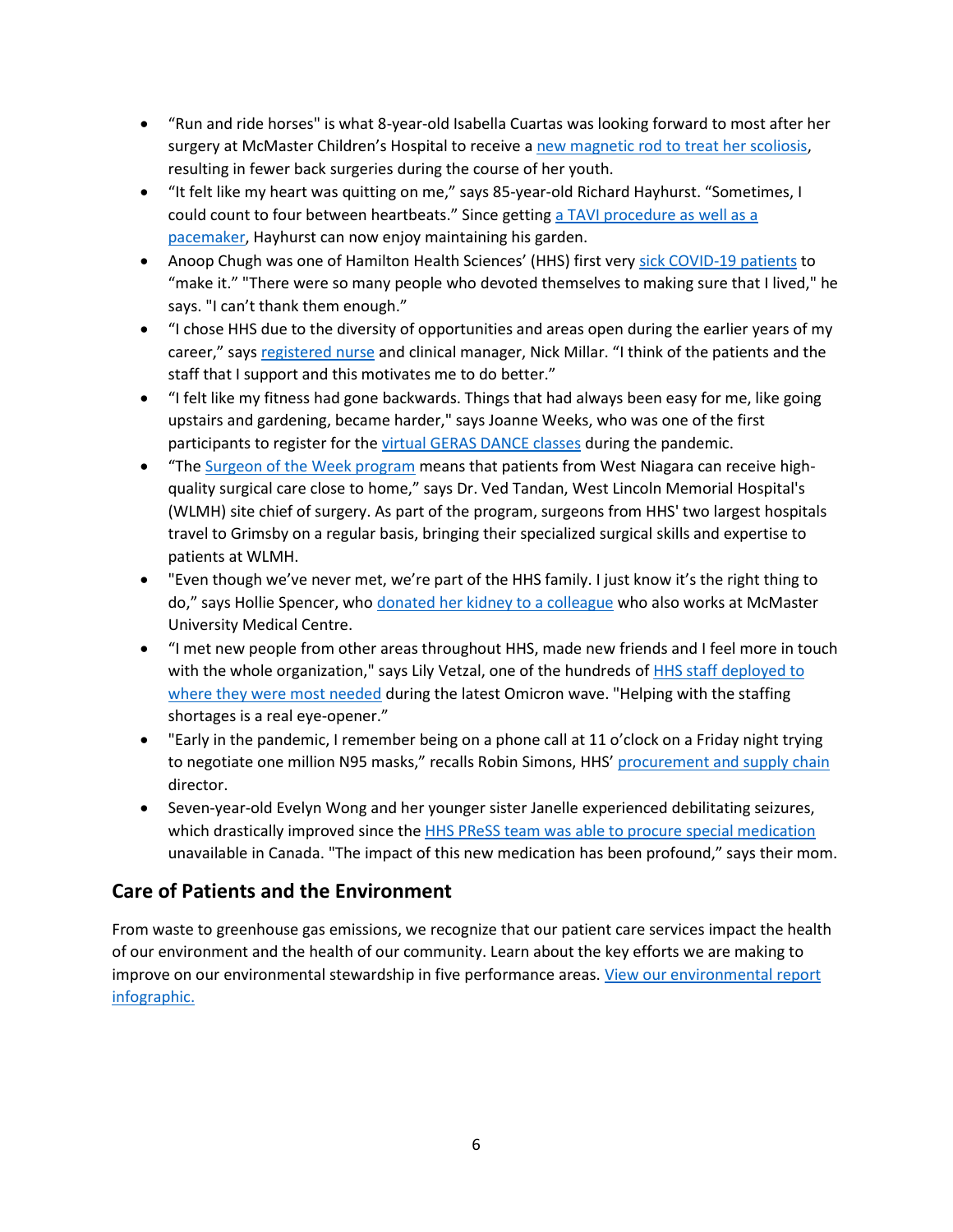## <span id="page-6-0"></span>**Empowering Innovation Improving Health**

HHS has a long tradition of curiosity, discovery, and willingness to think outside the box to transform health care through innovation. In collaboration with our team of health professionals, we foster the spirit of inquiry to identify problems that need solving. We forge strategic partnerships to find solutions to challenges we can't tackle alone. And, through our commitment to innovation, we're revolutionizing health care by empowering patients to partner in their own care for a more patient-centred, seamless system. See some of our recent innovation achievements in our latest Innovation Report.

## <span id="page-6-1"></span>**Investments in our People and our Tools**

The best patient care in the future will require new processes, equipment and partnerships to keep up with new technology, changing demographics and increasing patient expectations.

We have stayed the course on investments that will ensure Hamilton Health Sciences remains a highperforming hospital that delivers exceptional and safe care to the patients we serve.

- 2021/22 Investments | Over \$84M allocated to projects completed in fiscal 2022
- \$21.7 Million Medical Equipment/MES An article, instrument, apparatus or machine that is used in the prevention, diagnosis or treatment of illness or disease
- \$18.6 Million Computer Technology Software applications and operating systems (telephones, other telecommunications products, video equipment)
- \$18.0 Million Health & Safety Equipment and facility upgrades to ensure a safe and secure environment for staff, patients and the community
- \$13.1 Million Facilities Projects completed that maintain or enhance the performance of critical systems and infrastructure
- \$12.8 Million Covid 19 Projects completed to support the response to the Covid 19 pandemic

By the numbers

- Serving a region of 2.3M
- 162,685 emergency visits
- 312,581 virtual visits
- 400+ researchers
- 6 global research continents
- 13,000+ employees
- 10 sites
- 410,000+ patients served
- 3,919 babies born
- 1.5M saved in km/month for virtual visits
- 140+ new clinical trials per year
- 102 countries conducting our clinical trials
- 2000+ physicians
- 3,208+ COVID-10 patients cared for
- 115,652 COVID-19 tests performed in assessment centre
- 4 th ranked hospital in Canada's top 40 research hospitals in 2020